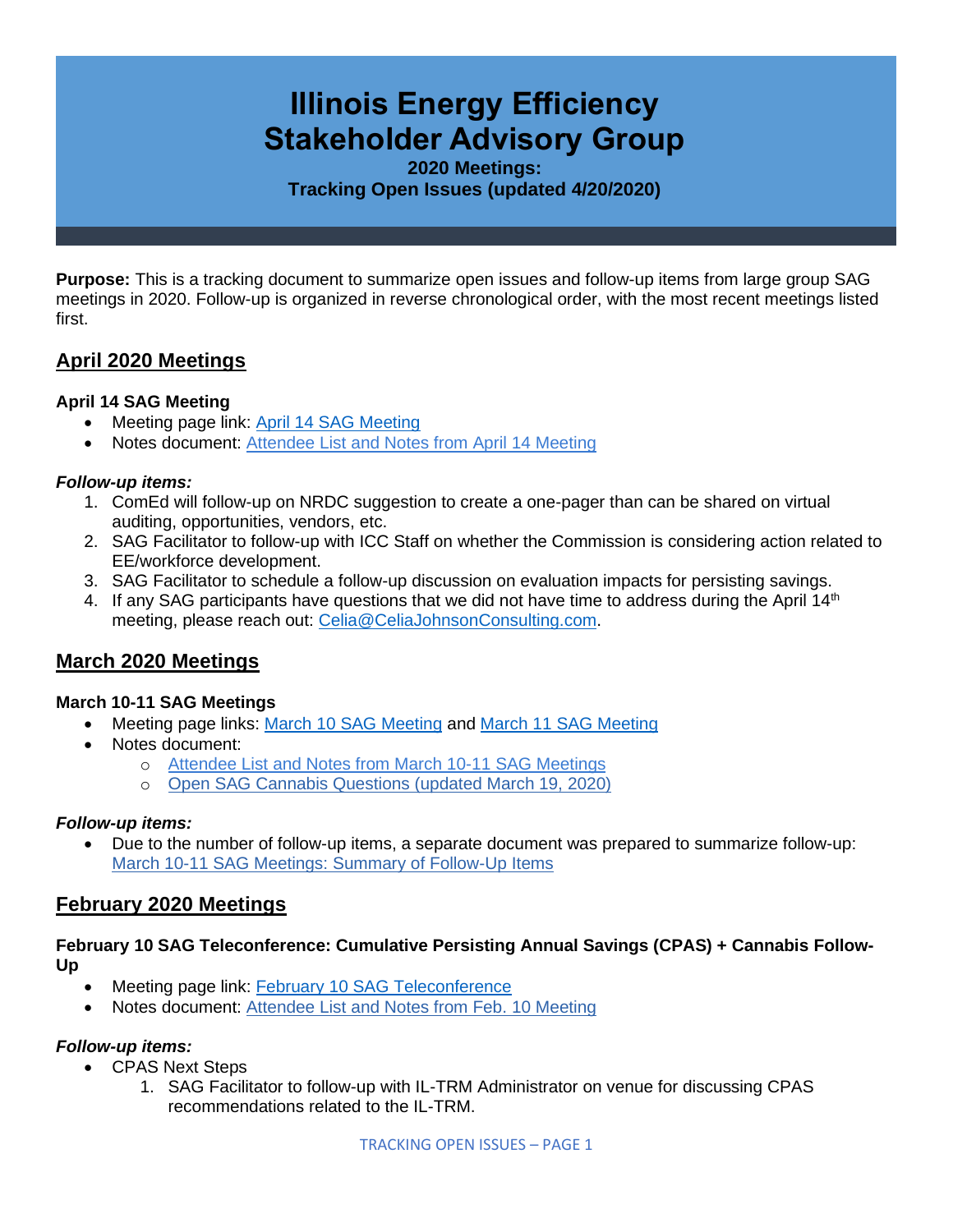- 2. SAG Facilitator to follow-up with Ameren Illinois and ComEd on next steps for remaining CPAS topics – anticipated for discussion in the April 14-15 SAG meetings.
- Cannabis Next Steps: MEEA Presentation
	- 1. SAG Facilitator to follow-up with IL-TRM Administrator on next steps for discussing cannabis baseline measures.
	- 2. SAG Facilitator to follow-up with MEEA on engaging Dept. of Ag to further discuss cannabis opportunities at SAG.
	- 3. If you have questions for MEEA on their research, reach out to Molly Graham: [mgraham@mwalliance.org](mailto:mgraham@mwalliance.org)
	- Cannabis Next Steps: Guidehouse Presentation
		- 1. Several questions were submitted through the webinar that we did have time to address SAG Facilitator to follow-up with Guidehouse for responses to these questions.
		- 2. If you have questions for Guidehouse about their research, reach out to Wayne Leonard: [wayne.leonard@guidehouse.com](mailto:wayne.leonard@guidehouse.com)
		- 3. Opinion Dynamics is also completing research on cannabis; SAG Facilitator to follow-up on whether a summary should be scheduled at a future meeting.

## **February 6 SAG Teleconference: ComEd Baseline Study Results**

- Meeting page link: [February 6 SAG Teleconference](https://www.ilsag.info/event/thursday-february-6-sag-teleconference/)
- Notes document: [Attendee List and Notes from Feb. 6 Meeting](https://s3.amazonaws.com/ilsag/Large_Group_SAG_Meeting_Thursday-Feb-6-2020_Attendees_and_Notes_Final.pdf)

## *Follow-up items:*

- SAG Facilitator to circulate final ComEd baseline study report to SAG, when available.
- Draft Potential Study results will be presented to SAG on Tuesday, June 23 (teleconference).

# **January 2020 Meetings**

#### **January 28 SAG Meeting (Springfield) – Utility-Braided IHWAP Programs**

- Meeting page link: [January 28 SAG Meeting](https://www.ilsag.info/event/tuesday-january-28-sag-meeting/)
- Notes document: [Attendee List and Notes from Jan. 28, 2020 Meeting](https://s3.amazonaws.com/ilsag/Large_Group_SAG_Meeting_Tuesday_Jan-28-2020_Attendees_and_Notes_Final.pdf)

Topics that may require additional discussion include:

- 1. Multifamily IHWAP-braided weatherization opportunities
- 2. Addressing the acute need for contractors, including recruiting diverse contractors
- 3. Consistent market pricing for contractors across regions of the state
- 4. Understanding the process for reviewing and commenting on the State of Illinois Weatherization Plan
- 5. Understanding deferrals how large of an issue are deferrals and are there resources that can be leveraged?
- 6. Inspection process are multiple inspections needed (for example, inspections by both IHWAP and utilities)?
- 7. Surveying Community Action Agencies on increasing their capacity
- 8. Understanding utility-only weatherization initiatives

Specific follow-up items on Agency Capacity Building:

- 1. *Discussion Question:* Are there Non-Energy Impacts of IHWAP-braided programs that should be taken into account in planning the next utility EE Plan portfolios?
	- Additional discussion on non-energy impacts will take place in the SAG Non-Energy Impacts [Working Group,](https://www.ilsag.info/nei-working-group/) including if and how to incorporate results from NEI studies.
- 2. *Discussion Question:* Are there income qualified/income eligible-specific baselines that could be considered for weatherization measures in the IL-TRM?
	- If there is interest, the IL-TRM Administrator will establish a TRM Working Subgroup focused on discussing income qualified measures during the TRM Version 9.0 update process that will kickoff this spring.